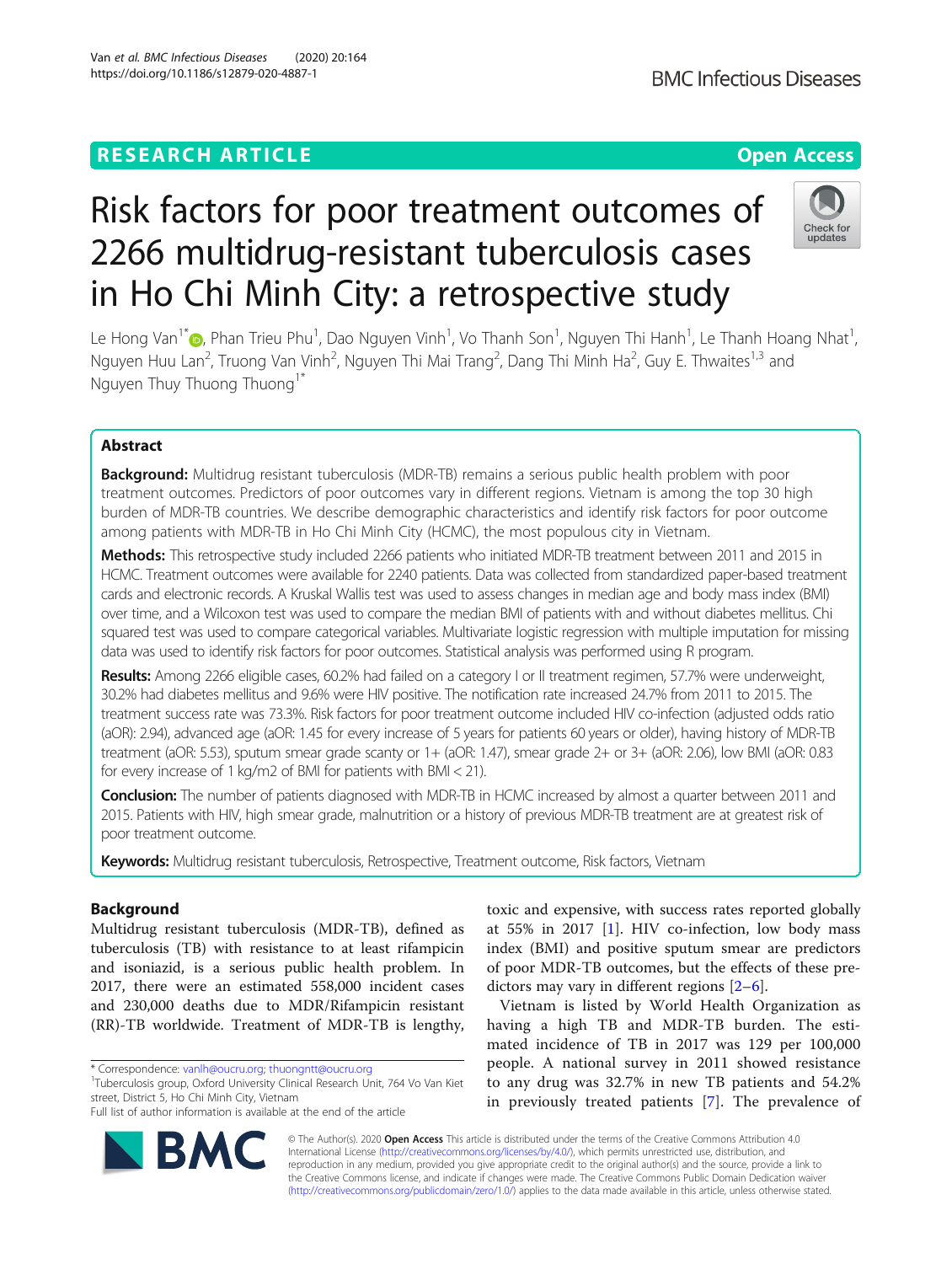MDR-TB was 4.1% in new patients and 17% in previously treated patients, with 4900 estimated new cases annually countrywide [[1\]](#page-8-0). Ho Chi Minh City (HCMC) is the most populous city in Vietnam (around 8 million people) and also the center for TB and drugresistant TB management in Southern Vietnam. In 2009, the Vietnam National TB Programme initiated the Programmatic Management of Drug-resistant TB (PMDT) under the support of Global Fund (Switzerland) to provide free treatment and support for MDR-TB patients [[2](#page-8-0)]. Pham Ngoc Thach hospital (PNTH) is a tertiary referral center for TB and lung diseases in Southern Vietnam, which provided treatment for 81% of registered MDR-TB patients in Vietnam in 2010 [[8\]](#page-8-0). The number of patients enrolled in PMDT rapidly increased from 2010 to 2014; yet, the total number of MDR-TB patients enrolled for treatment in Vietnam in 2014 was still very low, with only a third of the estimated 5100 cases receiving treatment [\[2](#page-8-0)]. From 2011, all 24 district TB units (DTUs) of HCMC participated in the MDR-TB management. However, until now, there has been no information about the notification trend, treatment outcome and factors associated with poor treatment outcome of MDR-TB patients in HCMC. In this study, we retrospectively investigated the demographic characteristics and risk factors for poor treatment outcomes of MDR-TB in HCMC from 2011 to 2015.

# Methods

# Study setting and population

Patients were hospitalized in PNTH for 7 to 14 days to initiate treatment, and then referred to DTUs for outpatient follow-up. Treatment modalities did not change during the study time, with the standardized combination of 6 drugs for a total of 18 to 24 months of treatment  $[2]$  $[2]$  $[2]$ . [Table A](#page-8-0) in supplementary data outlines the standardized treatment regimens used in the study time and [Table B](#page-8-0) describes the treatment outcomes of MDR-TB.

Sputum samples from suspected MDR-TB patients or from patients with MDR/RR-TB detected by XpertMTB/ RIF or line probe assay (LPA) were sent to PNTH to confirm MDR-TB by phenotypic drug susceptibility testing (DST). Culture and DST in solid and liquid media was the main diagnostic method prior 2012. Although pyrazinamide and ethambutol were part of the standardized MDR-TB regimen, detecting resistance to these drugs was expected to be challenging due to the poor performance of phenotypic DST assays [\[9](#page-8-0)]. GenoType MTBDRplus (Hain Lifescience GmbH, Germany - LPA) and Xpert MTB/RIF (Cepheid, USA) were introduced to detect MDR/RR-TB in 2010 and 2012 respectively. We later use the term "DST" to refer to phenotypic DST in our results.

We included all patients who initiated treatment with second-line drugs in HCMC under PMDT from January 2011 to December 2015. To ensure that all treatment outcomes could be captured, more recently diagnosed cases were excluded. Patients were excluded if 1) MDR-TB was diagnosed by a molecular assay but DST reported rifampicin or isoniazid susceptibility; 2) they were enrolled in the STREAM trial [[10\]](#page-8-0) to receive a 9-month regimen; 3) they did not start treatment (Fig. [1](#page-2-0)).

## Data collection

Demographic and clinical information, radiographs, acid-fast bacilli (AFB) staining, DST results, treatment regimens and treatment outcomes were recorded into structured paper forms. To improve reliability, we collected data from both standardized paper-based treatment cards and electronic records and verified data during the data collection, entry and analysis processes.

# Statistical analysis

Data analysis was performed using R program version 3.5.2 [\[11](#page-8-0)]. The baseline characteristics were summarized in terms of the number of cases (percentage) for categorical variables, and median with interquartile range (IQR) for continuous variables. We used a Kruskal Wallis test assess changes in median age and BMI over 5 years, and a Wilcoxon test to compare the median BMI of patients with and without diabetes mellitus (DM). Chi squared tests were used to compare categorical variables.

Multivariate logistic regression was used to identify risk factors contributing to poor treatment outcome. Treatment outcome was binary, defined as "success" (cured, completed) or "non-success" (death, failure, lost to follow-up) as in  $[12]$  $[12]$ . HIV co-infection, history of previous MDR-TB treatment, AFB smear grade and BMI were included as covariates in the model. Gender, age and DM status were adjusted for as potential confounders. The covariates age and BMI were modelled in a piecewise linear form. For age we used an index variable (age  $\leq 60$  years old) and a linear pattern for age greater than 60 years old [\(Figure A](#page-8-0)). Similarly for BMI, we used an index variable  $(BMI \ge 21 \text{ kg/m}^2)$ and a linear pattern for BMI less than 21 kg/m<sup>2</sup> [\(Fig](#page-8-0)[ure B](#page-8-0)). To minimize potential bias from missing data, we used multiple imputation by chained equation ("mice" package in  $R$  [[13\]](#page-8-0)) and performed multivariate logistic regression models using both imputed data analysis and complete case analysis.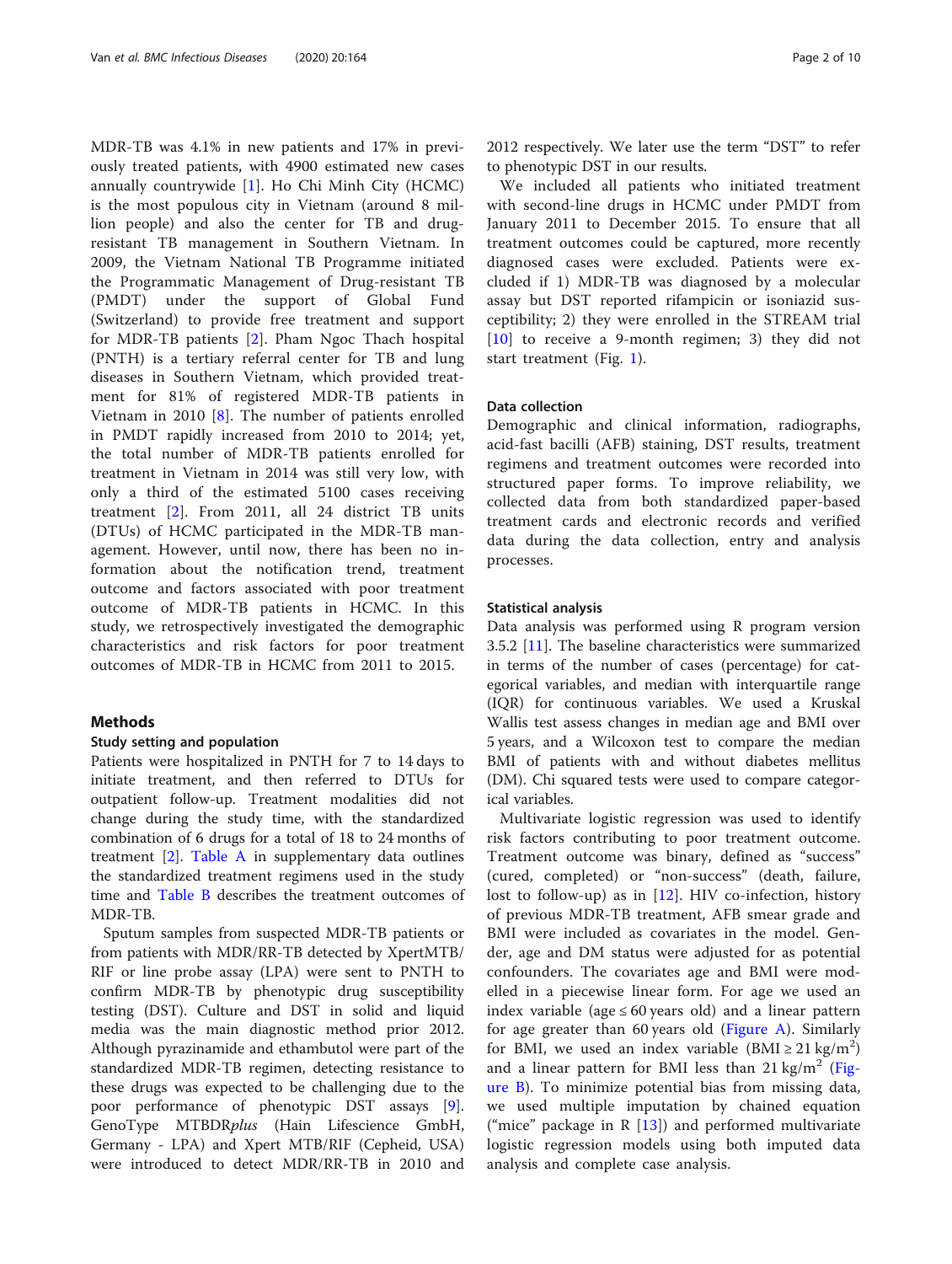<span id="page-2-0"></span>

# Results

## Characteristics of MDR/RR-TB patients

Two thousand three hundred ninety-five electronic records and 1913 paper-based records were available and 2266 MDR/RR-TB cases were included (Fig. 1). Of these patient diagnosed between 2011 and 2015, eight patients relapsed, 13 were re-treated after loss to follow-up, and two were re-treated after treatment failure. Baseline characteristics are presented in Table [1](#page-3-0). Median age among the 2266 cases was 43 years (IQR: 33–53 years) and did not change between 2011 and 2015 ( $p = 0.481$ ). A total of 204 patients (9.6% of tested patients) were HIV co-infected; of these, 33 (16.1%) were registered as new TB patients and 21 (10.3%) had extra-pulmonary MDR-TB, including 10 (4.9%) patients with MDR-TB meningitis. MDR-TB meningitis was more common than in patients without HIV co-infection ( $p < 0.001$ ). Eighty four of 204 HIV co-infected patients (41.2%) were established on antiretroviral therapy (ART) before starting MDR-TB treatment. The remaining HIV co-infected patients (58.8%) started ART at least 2 weeks after starting MDR-TB treatment. Among 1815 cases for whom BMI data were available, 57.8% was classified as underweight and 25.1% severely underweight. Median BMI did not change over 5 years ( $p = 0.966$ ). DM status was available for 1189 patients (52.5%), 359 of whom (30.2%) had DM. Median BMI among patients with DM (20.0  $kg/m<sup>2</sup>$ ) was higher than among patients without DM  $(17.8 \text{ kg/m}^2)$  ( $p < 0.001$ ) and HIV co-infection in patients with DM (0.9%) was lower than among patients without DM  $(9.8\%)$   $(p < 0.001)$ .

## Drug resistance pattern

Table [2](#page-4-0) outlines the observed drug resistance patterns. DST results were retrieved for 502 isolates from 490 patients. Ten patients had results for two isolates at different time points, and one patient had results for three isolates. Among the 490 patients with a DST result, 55.0 and 63.1% had resistance to pyrazinamide and ethambutol, respectively. Resistance to fluoroquinolones and injectable agents was seen in 12.7 and 8.1% of isolates, respectively. Among 378 patients with DST to secondline drugs, 63 (16.7%) had pre extensively drug-resistant  $(XDR)$  TB and 8  $(2.1%)$  had XDR-TB.

# MDR-TB trend

Figure [2](#page-5-0) shows an increasing temporal trend from 2011 to 2015 for both the absolute number of cases diagnosed and the notification rate per 100,000 population. Numbers of notified MDR/RR-TB patients decreased by 9% between 2011 and 2012, and increased an average of 15.9% annually from 2012 to 2015. The number of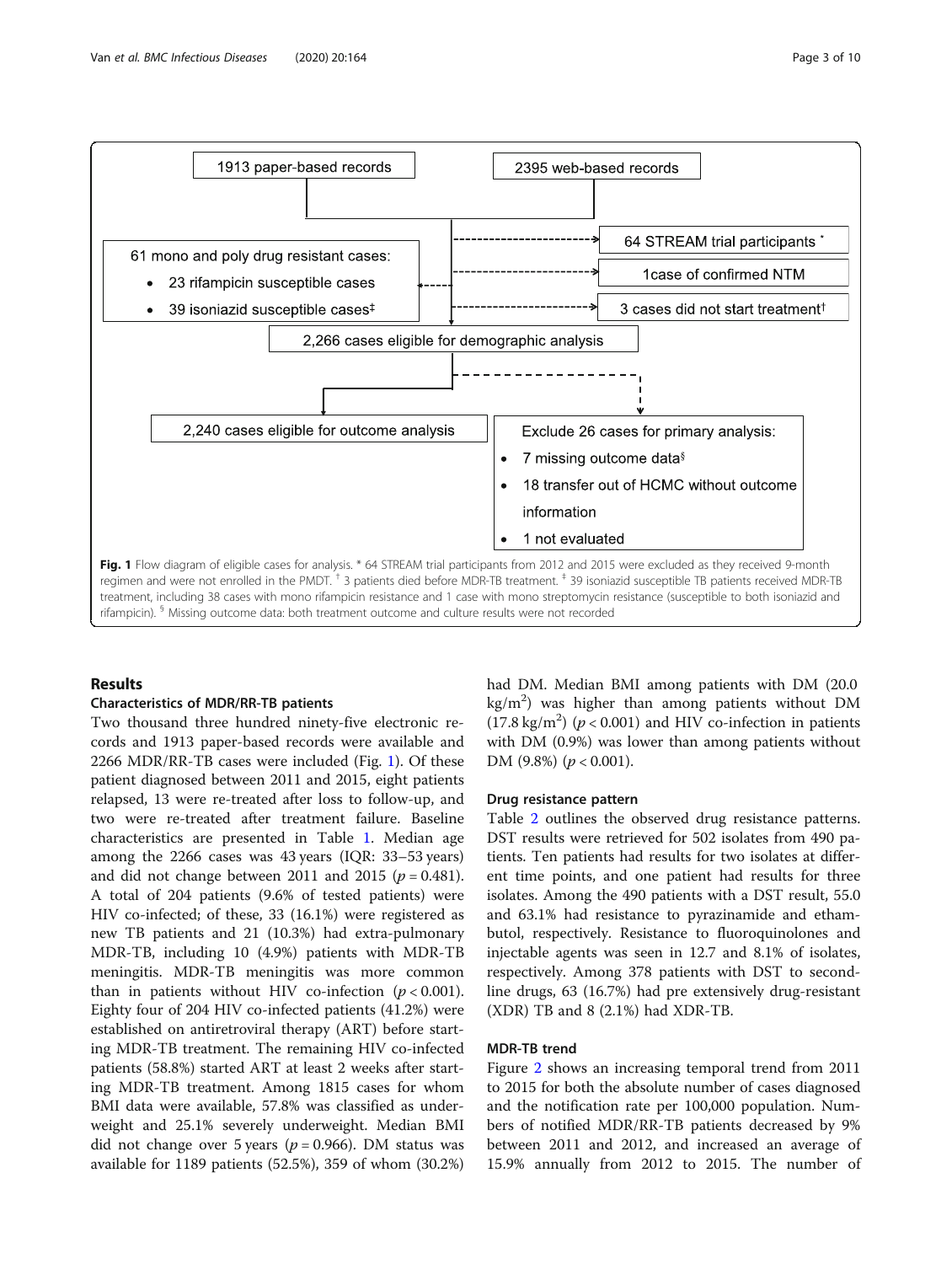<span id="page-3-0"></span>Table 1 Characteristics of MDR-TB patients in HCMC from 2011 to 2015

| Characteristic                         | n (%)                          |
|----------------------------------------|--------------------------------|
| Total                                  | 2266                           |
| Age at diagnosis (years, median (IQR)) | $43(33-53)$                    |
| > 60 years old                         | 197 (8.7%)                     |
| 18-60 years old                        | 2037 (89.9%)                   |
| < 18 years old                         | 32 (1.4%)                      |
| Male                                   | 1715 (75.7%)                   |
| Site of disease                        |                                |
| Pulmonary                              | 2237 (98.7%)                   |
| Multi-organ <sup>a</sup>               | 37 (1.7%)                      |
| Extra pulmonary                        | 66 (3%)                        |
| Lymphadenitis                          | 22                             |
| Meningitis                             | 21                             |
| Pleuritis                              | 8                              |
| Bone and vertebral                     | $\overline{4}$                 |
| Soft tissue                            | $\mathbf{1}$                   |
| Gastro-intestinal                      | $\mathbf{1}$                   |
| Registration group                     |                                |
| New                                    | 128 (5.6%)                     |
| Relapse                                | 678 (29.9%)                    |
| Failure of regimen 1                   | 512 (22.6%)                    |
| Failure of regiment 2                  | 852 (37.6%)                    |
| Treatment after lost to follow-up      | 47 (2.1%)                      |
| Transfer                               | $1(0\%)$                       |
| Other                                  | 46 (2%)                        |
| Not recorded                           | $2(0.1\%)$                     |
| Regimen of previous treatment          |                                |
| I                                      | 913 (40.3%)                    |
| $\mathbb{I}$                           | 1012 (44.6%)                   |
| Ш                                      | $2(0.1\%)$                     |
| IV                                     | 54 (2.4%)                      |
| No history of previous treatment       | 128 (5.6%)                     |
| Unclear history                        | 157 (7%)                       |
| BMI at diagnosis (kg/m <sup>2</sup> )  | $n = 1815$                     |
| Median (IQR)                           | 17.86 (15.76-19.96)            |
| Overweight (BMI ≥ 25)                  | 46 (2.5%)                      |
| Normal BMI (BMI: 18.5-<25)             | 721 (39.7%)                    |
| Mild underweight (BMI: 17- < 18.5)     | 343 (18.9%)                    |
| Moderate underweight (BMI: 16- < 17)   | 250 (13.8%)                    |
| Severe underweight (BMI < 16)          | 456 (25.1%)                    |
| HIV positive                           | 204/2136 tested for HIV (9.6%) |
| Diabetes                               | 359/1189 (30.2%)               |
| Unknown history of diabetes            | 1077 (47.5%)                   |
| Initial Diagnosis Method               |                                |
| <b>DST</b>                             | 274 (12.1%)                    |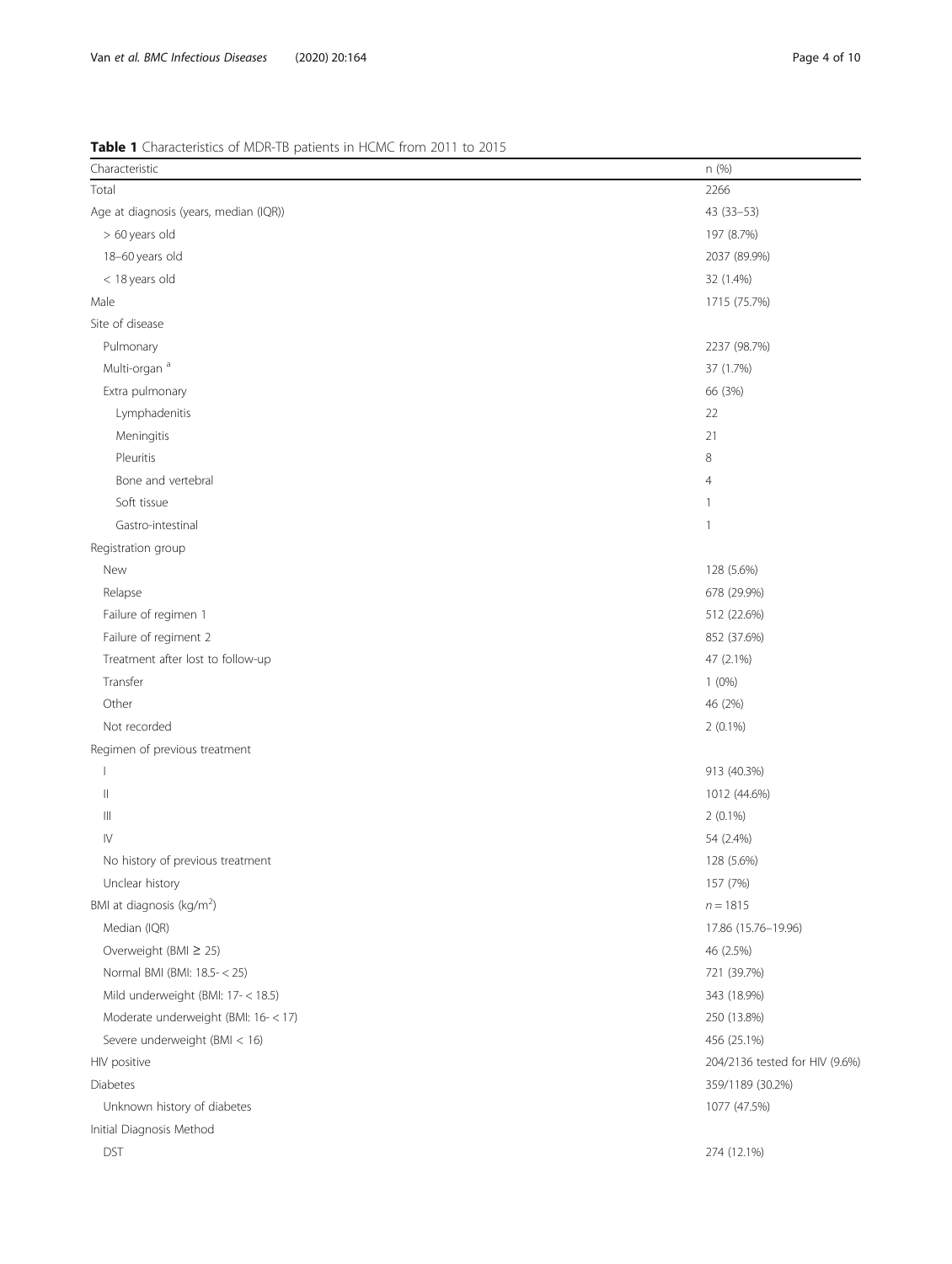a involved both pulmonary and extra pulmonary TB

<sup>b</sup> All four cases of culture positive for Non-Tuberculosis Mycobacterium also had GeneXpert detected Mycobacterium tuberculosis

MDR-TB cases and the notification rate increased 41.0 and 24.7% from 2011 to 2015, respectively.

# Treatment outcomes

Table [3](#page-5-0) summarizes the treatment outcomes of 2240 MDR-TB patients whose treatment outcomes were retrievable. Successful outcomes were achieved in 1641

Table 2 Frequency of first and second-line drug resistance of MDR-TB in HCMC, 2011–2015

| Drug resistance                       | n/ total tested (%) |
|---------------------------------------|---------------------|
| Patients with DST result <sup>a</sup> | 490                 |
| First line drugs                      |                     |
| Pyrazinamide                          | 210/382 (55.0%)     |
| Fthambutol                            | 298/472 (63.1%)     |
| Streptomycin                          | 438/455 (96.3%)     |
| Second-line drugs                     |                     |
| Fluoroquinolones <sup>b</sup>         | 48/378 (12.7%)      |
| Any injectable agents <sup>c</sup>    | 31/384 (8.1%)       |
| All injectable agents                 | 9/115 (7.8%)        |
| Cycloserine                           | 2/240 (0.8%)        |
| Ethionamide/Prothionamide             | 21/223 (9.4%)       |
|                                       |                     |

<sup>a</sup> A total of 502 DST of 490 patients were retrievable

<sup>b</sup> fluoroquinolones include moxifloxacin, levofloxacin, ofloxacin

 $\epsilon$  injectable agents include kanamycin, amikacin and capreomycin

(73.3%) patients, including 55.6% who were cured and 17.7% who completed treatment but for whom data on cure were unavailable. Among those with unsuccessful outcomes, 10.1% died, 5% failed treatment and 11.6% were lost to follow-up. Patient characteristics by treatment outcome are further described in the supplementary material [\(Table C](#page-8-0)). 49/204 patients with HIV died (23.0%), 8 (3.9%) failed treatment and 42 (20.5%) were lost to follow-up. Ten of 21 (47.6%) patients with TB meningitis had successful outcomes, nine (42.6%) died and two (9.5%) were lost to follow-up. Among the 64 patients with pre-XDR-TB, 53.1% had a successful outcome, 14.1% died, 23.4% failed treatment and 7.8% were lost to follow-up. Of 8 XDR-TB patients, 1 (12.5%) was cured with a bedaquiline-containing regimen, 2 (25%) died, including 1 who received a bedaquiline-containing regimen, and 5 (62.5%) failed.

Of 259 patients lost to follow-up, median treatment duration was 200 days (IQR: 60–340) with 56% lost during intensive phase. 17.3% had HIV co-infection, 32% had a positive AFB smear and 35.9% had a positive culture prior to being lost to follow-up.

## Risk factors for poor outcomes

We evaluated the association between poor treatment outcome and HIV co-infection, history of previous

<span id="page-4-0"></span>

|  | Table 1 Characteristics of MDR-TB patients in HCMC from 2011 to 2015 (Continued) |  |  |  |  |  |
|--|----------------------------------------------------------------------------------|--|--|--|--|--|
|  |                                                                                  |  |  |  |  |  |

| Characteristic                                                   | n (%)        |
|------------------------------------------------------------------|--------------|
| Xpert                                                            | 1276 (56.3%) |
| Hain                                                             | 705 (31.1%)  |
| DST of last treatment episode                                    | $7(0.3\%)$   |
| Missing data                                                     | $4(0.2\%)$   |
| AFB smear at baseline                                            |              |
| Positive                                                         | 1748 (77.1%) |
| $< 1 +$                                                          | 158 (9%)     |
| $1+$                                                             | 895 (51.1%)  |
| $2+$                                                             | 357 (20.5%)  |
| $3+$                                                             | 275 (15.7%)  |
| Unknown grade                                                    | 63 (3.7%)    |
| Negative                                                         | 475 (21%)    |
| Not recorded                                                     | 43 (1.9%)    |
| Culture at diagnosis                                             |              |
| Positive                                                         | 1371 (60.5%) |
| Negative                                                         | 178 (7.8%)   |
| Non-Tuberculosis Mycobacterium (but Xpert positive) <sup>b</sup> | $4(0.2\%)$   |
| Contaminated                                                     | 19 (0.8%)    |
| Not recorded                                                     | 694 (30.6%)  |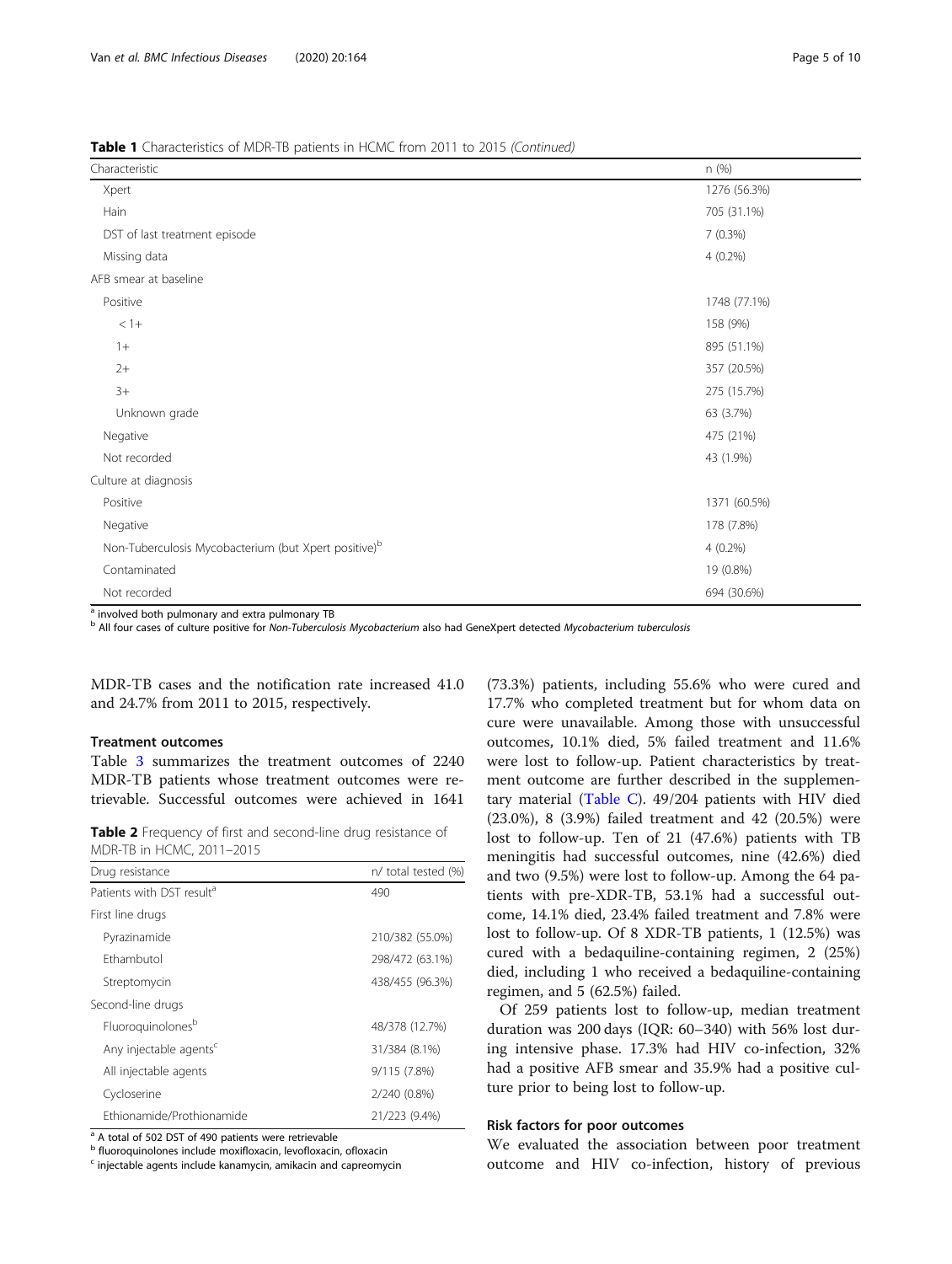<span id="page-5-0"></span>

MDR-TB treatment, AFB smear grade and BMI. Male gender, age and DM status were included as in the multivariate logistic regression model as potential risk factors. Further analysis failed to show the interaction between HIV co- infection and other risk factors (age, gender, AFB smear grade, BMI, DM status and history of previous MDR-TB treatment) ( $p = 0.93$ ). Since MDR-TB patients received standardized treatment in 24 different DTUs, we did not include treatment site covariate in our final logistic regression model.

There were only small differences in the results between complete case and multiple imputation analysis (Table [4\)](#page-6-0). Therefore, we presented the Forrest plot of results from the imputed data analysis (Fig. [3\)](#page-7-0).

Independent risk factors for poor outcomes were older age (OR for every increase of 5 years when patients are older than 60: 1.45, 95% CI: 1.14-1.79,  $p < 0.001$ ), HIV co-infection (OR: 2.94, 95% CI: 2.07–4.16,  $p < 0.001$ ), a history of MDR-TB treatment (OR: 5.53, 95% CI: 2.85– 10.72,  $p < 0.001$ ), AFB positive (OR: 1.47 for low smear grade  $(1+$  and  $< 1+$ ), 95%CI: 1.08–2.00,  $p = 0.01$  and OR: 2.06 for high smear grade (2+ and 3+), 95%CI: 1.49– 2.87,  $p < 0.001$ ), and low BMI (OR: 0.83 for every increase of 1 kg/m2 for patients with BMI < 21, 95%CI: 0.79–0.87,  $p < 0.001$ ) (Fig. [3](#page-7-0)).

# **Discussion**

This is the first study to describe the characteristics and identify the risk factors for poor outcomes of MDR-TB in HCMC, Vietnam. Although the incidence of TB in Vietnam has been declining [\[1](#page-8-0)], MDR-TB incidence is increasing. There was a shortage of Hain tests in the late 2011 and early 2012, which caused the drop in notified cases (information from annual report of HCMC TB program 2011–2012). The introduction of Xpert at the end of 2012 together with changes in MDR-TB

Table 3 Treatment outcomes of 2240 MDR-TB patients in HCMC, 2011-2015

| Treatment outcome | 2011 n (%)  | 2012 n (%)  | 2013 n (%)  | 2014 n (%)  | 2015 n (%)  | Total n (%)  |
|-------------------|-------------|-------------|-------------|-------------|-------------|--------------|
| Total (n)         | 405         | 365         | 438         | 476         | 556         | 2240         |
| Cured             | 246 (60.7%) | 190 (52.1%) | 225 (51.4%) | 289 (60.7%) | 296 (53.2%) | 1246 (55.6%) |
| Completed         | 64 (15.8%)  | 80 (21.9%)  | 85 (19.4%)  | 71 (14.9%)  | 96 (17.3%)  | 396 (17.7%)  |
| Died              | 27 (6.67%)  | 39 (10.7%)  | 45 (10.3%)  | 51 (10.7%)  | 64 (11.5%)  | 226 (10.1%)  |
| Failed            | 19 (4.69%)  | 20 (5.48%)  | 23 (5.25%)  | 22 (4.62%)  | 29 (5.22%)  | 113 (5%)     |
| Lost to follow-up | 49 (12.1%)  | 36 (9.86%)  | 60 (13.7%)  | 43 (9.03%)  | 71 (12.8%)  | 259 (11.6%)  |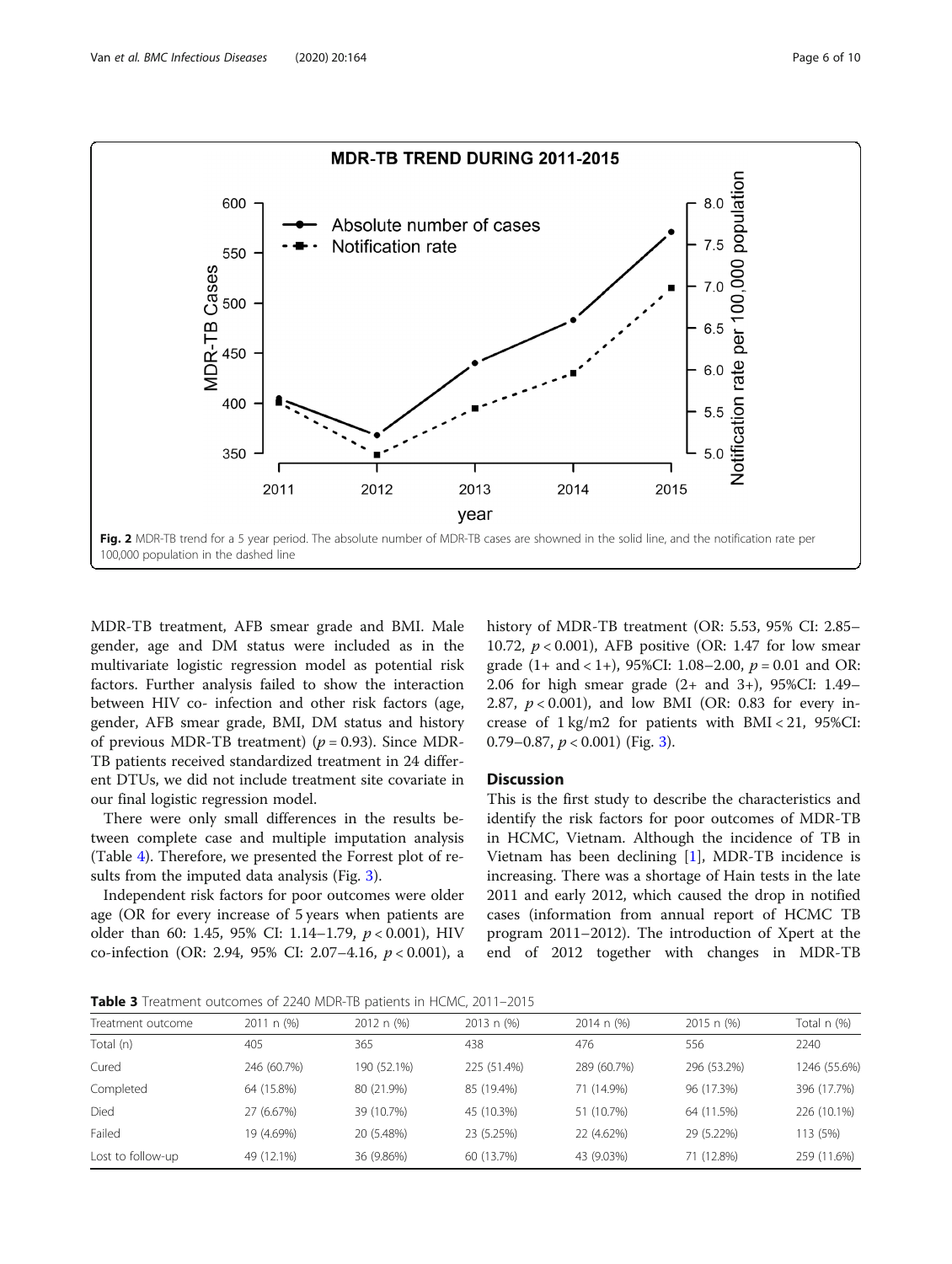<span id="page-6-0"></span>Table 4 Comparison of multivariate logistic regression models using complete case and multiple imputation analysis

| Risk factors                         | Successn<br>(%) | Non-<br>success n<br>(% )            |       | Complete case analysis <sup>a</sup> |      | Multiple imputation analysis |  |  |
|--------------------------------------|-----------------|--------------------------------------|-------|-------------------------------------|------|------------------------------|--|--|
|                                      |                 |                                      | aOR   | 95% CI                              | aOR  | 95% CI                       |  |  |
| Gender: male                         | 1231 (75.0%)    | 471 (78.8%)                          | 1.55  | $0.99 - 2.42$                       | 1.10 | $0.84 - 1.44$                |  |  |
| Age $\leq 60$ years                  |                 |                                      | 0.98  | $0.90 - 1.07$                       | 1.01 | $0.96 - 1.06$                |  |  |
| Age $> 60$ years                     |                 |                                      | 1.79  | $1.26 - 2.54$                       | 1.45 | $1.14 - 1.79$                |  |  |
|                                      |                 | For every increase of 5 years of age |       |                                     |      |                              |  |  |
| <b>Diabetes</b>                      | 285 (34.1%)     | 71 (21.3%)                           | 0.84  | $0.55 - 1.31$                       | 0.81 | $0.61 - 1.08$                |  |  |
| HIV positive                         | 102 (6.5%)      | 99 (17.9%)                           | 3.12  | $1.66 - 5.84$                       | 2.94 | $2.07 - 4.16$                |  |  |
| History of previous MDR-TB treatment | 18 (1.2%)       | 38 (7.0%)                            | 20.37 | 5.52-75.17                          | 5.53 | $2.85 - 10.72$               |  |  |
| Low smear grade <sup>b</sup>         | 788 (48.9%)     | 259 (44.1%)                          | 1.72  | $1.00 - 2.95$                       | 1.47 | $1.08 - 2.00$                |  |  |
| High smear grade <sup>c</sup>        | 416 (25.8%)     | 209 (35.6%)                          | 2.25  | $1.28 - 3.93$                       | 2.06 | $1.49 - 2.87$                |  |  |
| AFB positive unknown                 | 40 (2.5%)       | 22 (3.7%)                            | 2.70  | $1.08 - 6.78$                       | 2.80 | $1.47 - 5.36$                |  |  |
| BM < 21                              |                 |                                      | 0.82  | $0.76 - 0.89$                       | 0.83 | $0.79 - 0.87$                |  |  |
| $BM \geq 21$                         |                 |                                      | 0.96  | $0.81 - 1.15$                       | 1.06 | $0.93 - 1.2$                 |  |  |
|                                      |                 |                                      |       |                                     |      |                              |  |  |

<sup>a</sup> Complete case analysis: non-imputed data

b Low smear grade: scanty or 1+ on AFB smear

 $c$  High smear grade: 2+ or 3+ on AFB smear

diagnostic policies might have contributed to the increase in notified cases. Transmission of drug-resistant TB may also have contributed. With the rollout of Xpert, all smear positive patients could be screened for drug resistance since the end of 2015. The high rates of failure of regimen 1 (22.6%) and regimen 2 (37.6%) in patients eventually diagnosed with MDR-TB reflect previous inadequate screening for drug resistance among new and retreated patients, and highlight the importance of drug resistance screening for all TB patients regardless of their TB history.

In this RR/MDR-TB cohort, almost all strains were resistant to streptomycin (96.3%), as previously observed in Vietnam [\[14](#page-8-0)–[16](#page-8-0)]. This could be explained by the fact that the streptomycin was widely used in regimen 1 and 2 during the intensive phase for both new and retreated patients.

We found high rates of resistance to pyrazinamide (55.0%) and ethambutol (63.1%) in our MDR-TB cohort, as also reported by other studies [\[17](#page-8-0), [18\]](#page-8-0). This may reflect the fact that the majority of MDR-TB patients (94.3%) already had exposure to first line anti-TB drugs and might have developed resistance to pyrazinamide and ethambutol during previous treatment. This will have limited the effectiveness of the standardized MDR-TB regimen [\[19](#page-8-0)] and emphasizes the need for an approved genotypic DST to rapidly detect pyrazinamide resistance.

Resistance rates to fluoroquinolones (12.7%) and injectable agents (8.1%) were comparable to those seen in Vietnam in 2011 [\[20](#page-8-0)] but lower than in South Korea [[17\]](#page-8-0) and average global rates  $[1]$  $[1]$ . Although these drugs are not used in the regimen 1 or 2, the high rates of resistance might be explained by easy access to antibiotics without prescription in Vietnam [\[21\]](#page-9-0).

HIV co-infection, positive baseline AFB smear, older age and previous treatment with second-line drugs are main risk factors for poor treatment outcomes in our cohort, which were also observed in cohorts in Estonia, Latvia, Philippines, Russia, Peru [[4\]](#page-8-0), and Ukraine [\[3](#page-8-0)]. Malnutrition was common (57.8%) and a risk factor for poor outcome (OR: 0.81 for every  $1 \text{ kg/m}^2$  increase of BMI). Low BMI might be a consequence of severe disease and low socio-economic status, which are wellknown risk factors for poor outcome in TB. PMDT should focus on nutritional support to improve treatment outcomes.

The prevalence of DM in our cohort (30.2%) was double that among patients with TB (13.7%) in Hanoi, Vietnam [[22\]](#page-9-0) and was almost 6 times higher than among the general Vietnamese population in 2013 (5.4%) [[23](#page-9-0)]. Although DM is a known risk factor for poor treatment outcome in TB, for developing MDR-TB and for reducing sputum conversion rate during MDR-TB treatment  $[24–26]$  $[24–26]$  $[24–26]$  $[24–26]$ , it remains controversial whether DM also leads to poor treatment outcome of MDR-TB [[24](#page-9-0), [27,](#page-9-0) [28](#page-9-0)]. After adjustment for other factors, DM was not an independent risk for poor outcomes in our cohort, which agrees with pooled data analysis from cohorts in Latvia, Korea and Italy [\[29](#page-9-0)]. Due to the unavailability of DM treatment information, we do not know whether the effect of DM on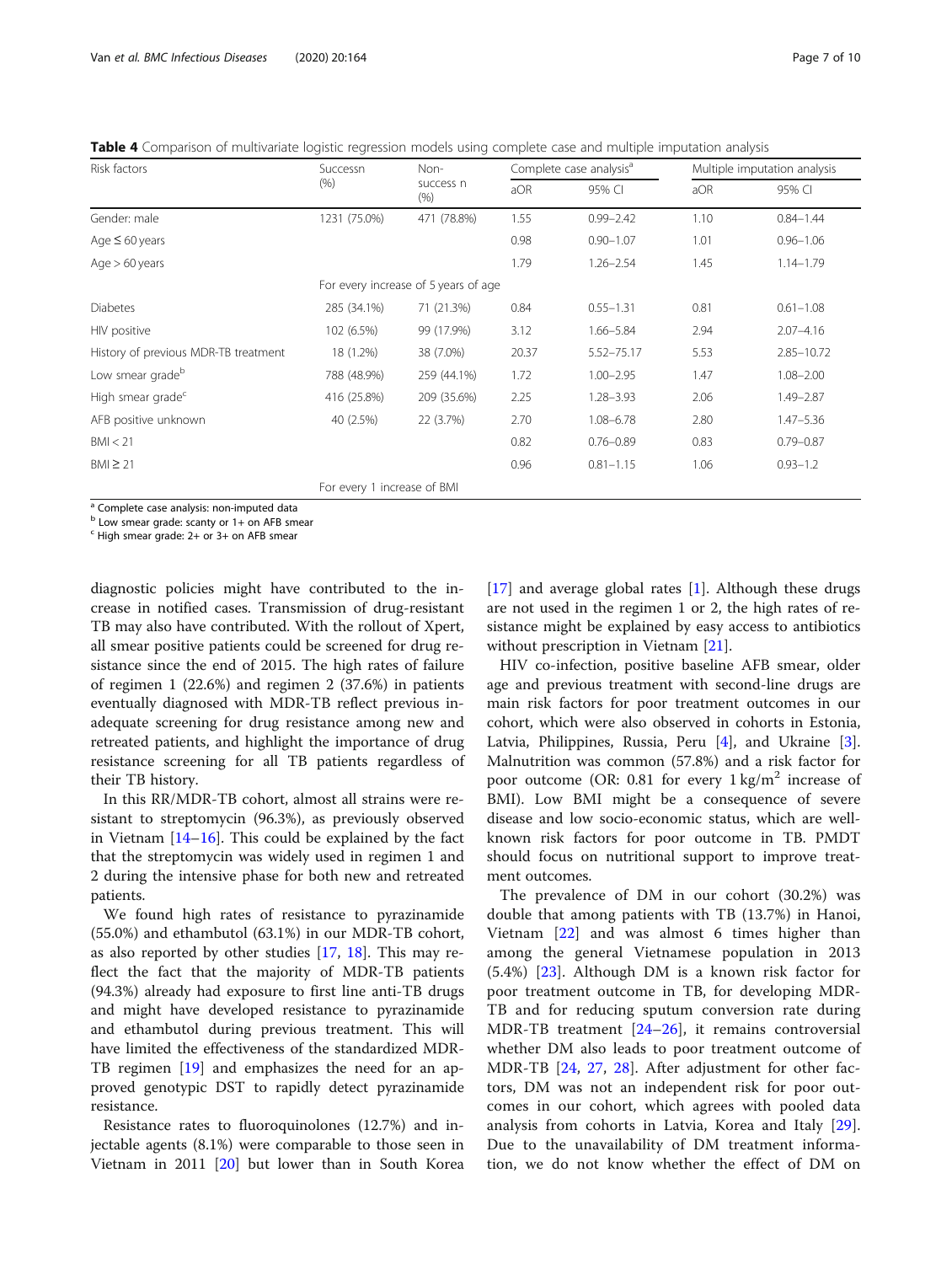<span id="page-7-0"></span>

MDR-TB treatment was influenced by the use of metformin, a hypoglycemic agent that might improve TB treatment outcomes [\[30](#page-9-0), [31](#page-9-0)]. As markers of glycemic control among patients with MDR-TB and DM were unavailable, the effect on treatment outcome could not be assessed. Despite these limitations, DM is a common but neglected comorbidity in MDR-TB patients and should be screened for prior MDR-TB treatment.

This study has several limitations. This is a retrospective study and some records were irretrievable at the study time. Demographic information and records of smear, culture and DST was not completely recorded on the electronic database. The majority of patients (78.4%) did not have DST results, and we could not include drug resistance information into

multivariate logistic regression models. Finally, the information on smoking and alcohol use were not available in our cohort, although they are known risk factors for poor outcome [\[32](#page-9-0)] [\[33](#page-9-0)]. Therefore, a prospective study is necessary to provide a comprehensive assessment of risk factors for poor treatment outcome in MDR-TB.

# Conclusion

Despite these limitations, the present study emphasizes the increasing trend of MDR-TB in HCMC between 2011 and 2015 and the need for drug resistance screening for all TB patients. Patients with HIV, high smear grade, malnutrition and history of previous MDR-TB treatment are at high risk of poor outcomes.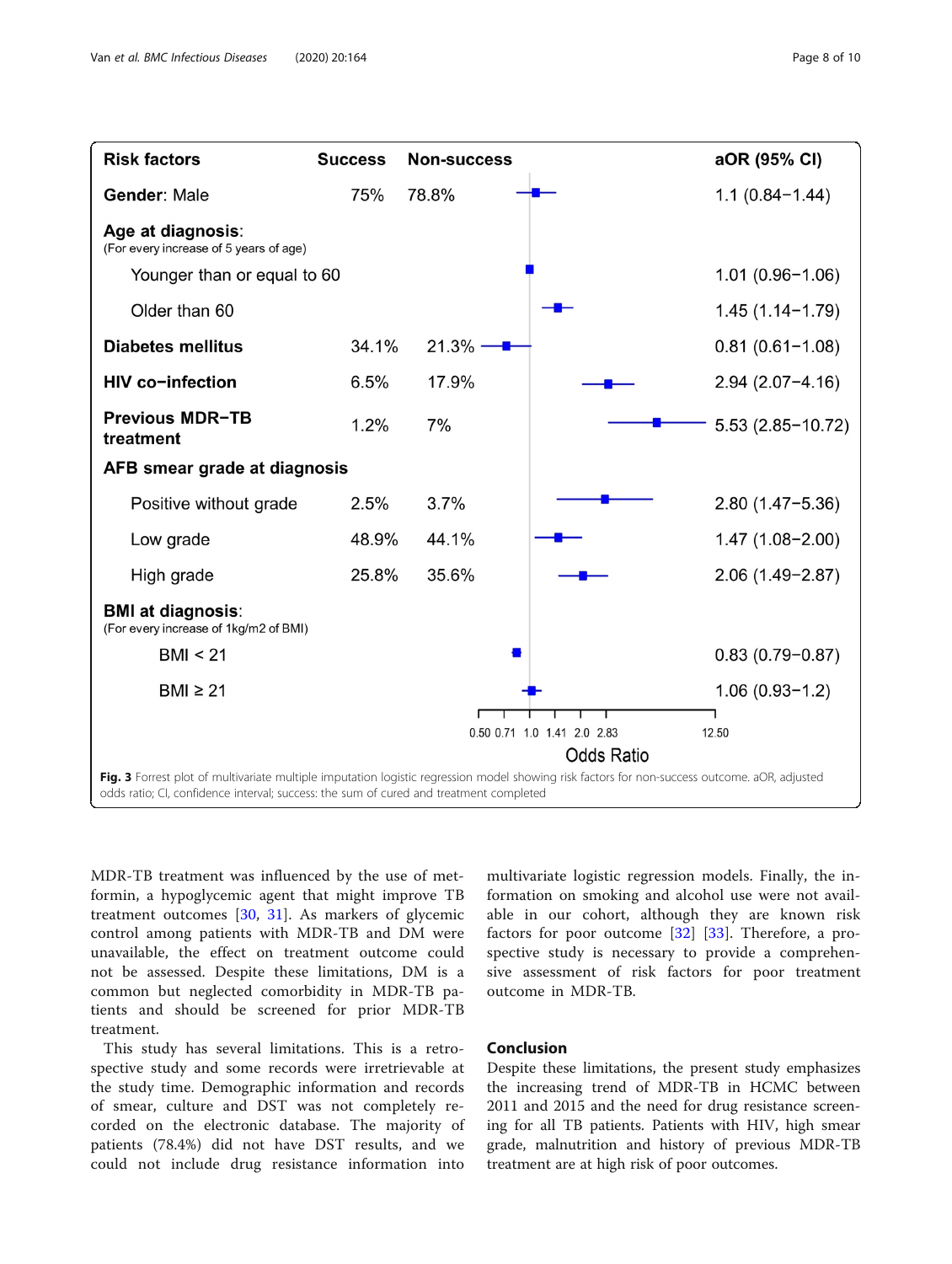# <span id="page-8-0"></span>Supplementary information

Supplementary information accompanies this paper at [https://doi.org/10.](https://doi.org/10.1186/s12879-020-4887-1) [1186/s12879-020-4887-1.](https://doi.org/10.1186/s12879-020-4887-1)

Additional file 1. Details on treatment regimens and outcomes of MDR-TB patients.

Additional file 2. Dataset of 2266 MDR-TB patients.

Additional file 3. Dataset of drug-susceptibility testing results.

#### Abbreviations

AFB: Acid-fast bacilli; BMI: Body mass index; DM: Diabetes mellitus; DST: Drug susceptibility testing; DTU: District tuberculosis unit; HCMC: Ho Chi Minh City; IQR: Interquartile range; LPA: Line probe assay; MDR: Multidrug resistant tuberculosis; OR: Odds ratio; PMDT: Programmatic Management of Drugresistant Tuberculosis; PNTH: Pham Ngoc Thach Hospital; RR: Rifampicin resistant; TB: Tuberculosis; XDR: Extensively drug resistance

#### Acknowledgements

We would like to thank Le Van Ngo, Tran Minh Khuyen, Pham Thi Thuy Lieu, Nguyen Ngoc Phat, Nguyen Van Hoi, Nguyen Van Thom, Nguyen Van Nghia, Phan Hong Liem, Ly Hong An, Chung Thi Bich Dao, Hoang Van Thang, Nguyen Thi Nguyet Thu, Truong Ngoc Dai, Nguyen Chi Thien, Nguyen Hong Nguyen, Vo Van Tam, Nguyen Trung Hoa, La Duc Du, Nguyen Hoang Tu, Tran Dinh Thu, Tran Quynh Ly, Tran Thi Mai An, Truong Thi Nhu Thuy, Ho Van Nho, Phan Thi Minh Tan, Vo Van Hung and all their staff in 24 DTUs in HCMC; all doctors and nurses of PNTH; Nguyen Lam Vuong for his helpful advice on statistical analysis, and Timothy M. Walker for improving the English of the manuscript..

#### Authors' contributions

GT and NTTT conceptualized, designed and revised the manuscript. LHV designed the study, collected, interpreted the data, and draft the manuscript. NHL, TVV, NTMT and DTMH participated in the design and data collection. PTP, VTS and NTH coordinated the study and collected the data. DNV and LTHN participated in data analysis and revised manuscript. All authors read and approved the final manuscript.

#### Funding

This work was supported by the Wellcome Trust Intermediate Fellowship [206724/Z/17/Z to N.T.T.T] and the Wellcome Trust Major Overseas Program Funding [106680/B/14/Z to G.T]. The funding body has no role in the design of the study, collection, analysis, interpretation of data or in writing the manuscript.

# Availability of data and materials

All data generated or analysed during this study are included in this published article and its supplementary information files in demo.csv and dst.csv.

#### Ethics approval and consent to participate

The study was approved by Institutional Review Board (IRB) at PNTH (Reference number: 546/NCKH-PNT) and Oxford Tropical Research Ethics Committee (OxTREC Reference number: 24–17), UK. Individual consent to participate was waived by the IRB because this is a retrospective collection and data were recorded and analyzed anonymously.

#### Consent for publication

Not applicable.

#### Competing interests

All authors declare no competing interests.

#### Author details

<sup>1</sup>Tuberculosis group, Oxford University Clinical Research Unit, 764 Vo Van Kiet street, District 5, Ho Chi Minh City, Vietnam. <sup>2</sup>Pham Ngoc Thach Hospital, Ho Chi Minh City, Viet Nam. <sup>3</sup>Centre for Tropical Medicine and Global Health, Nuffield Department of Medicine, University of Oxford, Oxford, UK.

## Received: 17 July 2019 Accepted: 13 February 2020 Published online: 22 February 2020

#### References

- 1. Global tuberculosis report 2018 Geneva: World Health Organization; [updated 2018]. Available from: [http://www.who.int/tb/publications/global\\_](http://www.who.int/tb/publications/global_report/en/) [report/en/](http://www.who.int/tb/publications/global_report/en/). cited 2019 April
- 2. Phuong NT, Nhung NV, Hoa NB, Thuy HT, Takarinda KC, Tayler-Smith K, et al. Management and treatment outcomes of patients enrolled in MDR-TB treatment in Viet Nam. Public Health Action. 2016;6(1):25–31.
- 3. Aibana O, Bachmaha M, Krasiuk V, Rybak N, Flanigan TP, Petrenko V, et al. Risk factors for poor multidrug-resistant tuberculosis treatment outcomes in Kyiv oblast, Ukraine. BMC Infect Dis. 2017;17(1):129.
- Kurbatova EV, Taylor A, Gammino VM, Bayona J, Becerra M, Danilovitz M, et al. Predictors of poor outcomes among patients treated for multidrug-resistant tuberculosis at DOTS-plus projects. Tuberculosis. 2012;92(5):397–403.
- 5. van Altena R, de Vries G, Haar CH, de Lange WC, Magis-Escurra C, van den Hof S, et al. Highly successful treatment outcome of multidrugresistant tuberculosis in the Netherlands, 2000-2009. Int JTuberc Lung Dis. 2015;19(4):406–12.
- 6. Brust JC, Gandhi NR, Carrara H, Osburn G, Padayatchi N. High treatment failure and default rates for patients with multidrug-resistant tuberculosis in KwaZulu-Natal, South Africa, 2000-2003. Int J Tuberc Lung Dis. 2010;14(4): 413–9.
- 7. Nhung NV, Hoa NB, Sy DN, Hennig CM, Dean AS. The fourth national antituberculosis drug resistance survey in Viet Nam. Int J Tuberc Lung Dis. 2015; 19(6):670–5.
- 8. Hoa NB, Khanh PH, Chinh NV, Hennig CM. Prescription patterns and treatment outcomes of MDR-TB patients treated within and outside the National Tuberculosis Programme in Pham Ngoc Thach hospital, Viet Nam. Trop Med Int Health. 2014;19(9):1076–81.
- 9. Technical manual for drug susceptibility testing of medicines used in the treatment of tuberculosis. Geneva: World Health Organization; 2018 [updated 2018]. Available from: [https://www.who.int/tb/publications/2018/](https://www.who.int/tb/publications/2018/WHO_technical_drug_susceptibility_testing/en/) [WHO\\_technical\\_drug\\_susceptibility\\_testing/en/.](https://www.who.int/tb/publications/2018/WHO_technical_drug_susceptibility_testing/en/) cited 2019 March
- 10. Nunn AJ, Rusen ID, Van Deun A, Torrea G, Phillips PP, Chiang CY, et al. Evaluation of a standardized treatment regimen of anti-tuberculosis drugs for patients with multi-drug-resistant tuberculosis (STREAM): study protocol for a randomized controlled trial. Trials. 2014;15:353.
- 11. Team RC. R: A language and environment for statistical computing. Vienna: R Foundation for Statistical Computing; 2015.
- 12. Organization WH. Companion handbook to the WHO guidelines for the programmatic management of drug-resistant tuberculosis 2014. Available from: [https://www.who.int/tb/publications/pmdt\\_companionhandbook/en/.](https://www.who.int/tb/publications/pmdt_companionhandbook/en/) [cited 2019 March]
- 13. Stef van Buuren KG-O. mice: Multivariate Imputation by Chained Equations in R. Journal of Statistical Software. 2011;2018(August):1–67.
- 14. Mai TQ, Martinez E, Menon R, Van Anh NT, Hien NT, Marais BJ, et al. Mycobacterium tuberculosis drug resistance and transmission among human immunodeficiency virus-infected patients in Ho Chi Minh City, Vietnam. Am J Trop Med Hyg. 2018;99(6):1397–406.
- 15. Nhu NT, Lan NT, Phuong NT, Chau N, Farrar J, Caws M. Association of streptomycin resistance mutations with level of drug resistance and Mycobacterium tuberculosis genotypes. Int J Tuberc Lung Dis. 2012;16(4): 527–31.
- 16. Hang NT, Maeda S, Lien LT, Thuong PH, Hung NV, Thuy TB, et al. Primary drug-resistant tuberculosis in Hanoi, Viet Nam: present status and risk factors. PLoS One. 2013;8(8):e71867.
- 17. Kwak N, Kim HR, Yoo CG, Kim YW, Han SK, Yim JJ. Multidrug-resistant tuberculosis over 20 years at a referral hospital in South Korea: trends and outcomes. Int J Tuberc Lung Dis. 2019;23(2):174–80.
- 18. Gunther G, van Leth F, Alexandru S, Altet N, Avsar K, Bang D, et al. Clinical Management of Multidrug-Resistant Tuberculosis in 16 European countries. Am J Respir Crit Care Med. 2018;198(3):379–86.
- 19. World Health Organization treatment guidelines for drug-resistant tuberculosis 2016 update Geneva: World Health Organization; 2016 [cited 2019 March]. Available from: [https://apps.who.int/iris/bitstream/handle/1](https://apps.who.int/iris/bitstream/handle/10665/250125/9789241549639-eng.pdf) [0665/250125/9789241549639-eng.pdf](https://apps.who.int/iris/bitstream/handle/10665/250125/9789241549639-eng.pdf).
- 20. Nguyen HB, Nguyen NV, Tran HT, Nguyen HV, Bui QT. Prevalence of resistance to second-line tuberculosis drug among multidrug-resistant